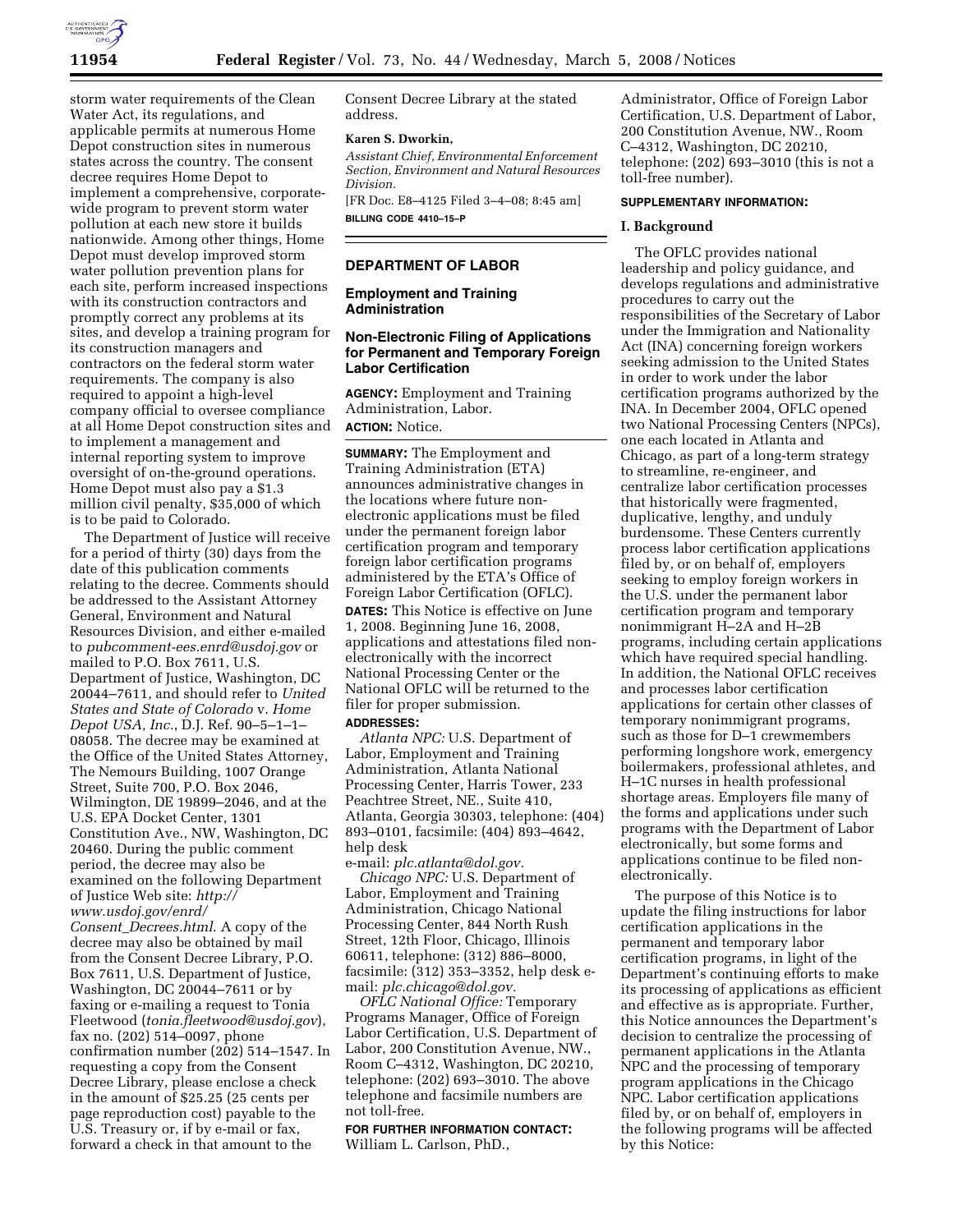# *A. Immigrant Program*

### • *Permanent Labor Certification Program*

Certain employment-based immigrant programs provide a means for employers to employ foreign nationals to work permanently in the United States. Before filing an immigrant petition with the Department of Homeland Security (DHS) to sponsor a foreign worker for employment in certain employment-based immigrant visa categories, employers must first apply with the Secretary of Labor for a certification that: (1) There are not sufficient U.S. workers who are able, willing, qualified, and available to perform the work and (2) employment of the foreign worker will not adversely affect the wages and working conditions of similarly employed U.S. workers. 8 U.S.C. 1182(a)(5)(A); 20 CFR part 656.

### *B. Nonimmigrant Programs*

• *D–1 Temporary Program*  The D–1 nonimmigrant program provides a means for U.S. employers to import foreign nationals on a temporary basis as crewmembers to perform longshore activities at U.S. ports, including locations in the State of Alaska. Before filing a D–1 petition for nonimmigrant work with the DHS, an employer must first file with the Secretary of Labor an attestation as to certain criteria required of the employer and the job opportunity. 8 U.S.C. 1101(a)(15)(D)(i) and 1288; 20 CFR part 655, subparts F and G.

• *H–1B Temporary Program* 

The H–1B nonimmigrant program provides a means for U.S. employers to import foreign nationals on a temporary basis to perform services in a specialty occupation or as a fashion model. Before filing an H–1B petition for a nonimmigrant worker with the DHS, an employer must first file with the Secretary of Labor a labor condition application as to certain criteria required of the employer and the job opportunity. 8 U.S.C. 1101(a)(15)(H)(i)(b) and 1182(n); 20 CFR part 655, subparts H and I.

• *H–1B1 Temporary Program* 

The H–1B1 nonimmigrant program provides a means for U.S. employers to import nationals of Chile and Singapore to perform services in a specialty occupation. Before filing an H–1B1 petition for a nonimmigrant worker with DHS, an employer must first file with the Secretary of Labor an attestation as to certain criteria required of the employer and the job opportunity. 8 U.S.C. 1101(a)(15)(H)(i)(b1) and 1182(t); 20 CFR part 655, subparts H and I.

• *E–3 Temporary Program* 

The E–3 nonimmigrant program provides a means for U.S. employers to import foreign nationals of Australia to perform services in a specialty occupation. Before filing an E–3 petition for a nonimmigrant worker with DHS, an employer must first file with the Secretary of Labor an attestation as to certain criteria required of the employer and the job opportunity. 8 U.S.C. 1101(a)(15)(E)(iii) and 1182(t); 20 CFR part 655, subparts H and I.

• *H–1C Temporary Program* 

The H–1C nonimmigrant program provides a means for certain facilities to import foreign workers on a temporary basis to perform services as registered nurses in health professional shortage areas. Before filing an H–1C petition for a nonimmigrant worker with DHS, an employer must first file with the Secretary of Labor an attestation as to certain criteria required of the facility and the job opportunity. 8 U.S.C. 1101(a)(15)(H)(i)(c) and 1182(m); 20 CFR part 655, subparts L and M.

• *H–2A Temporary Labor Certification Program* 

The H–2A nonimmigrant program provides a means for U.S. employers to employ foreign workers on a temporary or seasonal basis to perform agricultural labor or services of a temporary or seasonal nature. Before filing an H–2A petition for a nonimmigrant worker with DHS, an employer must first apply with the Secretary of Labor for a certification that: (1) There are not sufficient U.S. workers who are able, willing, qualified, and available to perform the labor or services; and (2) employment of the foreign worker will not adversely affect the wages and working conditions of similarly employed U.S. workers. 8 U.S.C. 1101(a)(15)(H)(ii)(a) and 1188; 20 CFR part 655, subpart B; see also 29 CFR part 501.

• *H–2B Temporary Labor Certification Program* 

The H–2B nonimmigrant program provides a means for U.S. employers to employ foreign workers on a temporary basis to perform non-agricultural services or labor, if unemployed U.S. workers are unavailable. Before filing an H–2B petition for nonimmigrant worker with DHS, an employer (other than in Guam) must first apply with the Secretary of Labor or the Governor of Guam for a certification that: (1) U.S. workers capable of performing the temporary labor or services are not available; and (2) employment of the foreign worker will not adversely affect the wages and working conditions of similarly employed U.S. workers. 8 U.S.C. 1101(a)(15)(H)(ii)(b) and 1184(c)(1); and 20 CFR part 655,

subparts A and C; see also 8 CFR  $214.2(h)(6)$ .

### **II. Administrative Changes to Filing Locations**

The Department is announcing administrative changes in the locations where future applications must be filed under the permanent labor certification program and certain temporary foreign labor certification programs administered by the OFLC. The Atlanta NPC will receive all applications for permanent labor certification under the Program Electronic Review Management (PERM) System, and the Chicago NPC will receive all applications for temporary labor certification under the programs as identified below. Beginning on the effective date of this Notice, the National OFLC will no longer receive any foreign labor certification applications. Centralizing the filing of labor certification applications and specializing each NPC will increase operational efficiencies in each program, improve customer service that reduces confusion with respect to where permanent and temporary labor certification applications should be filed, enhance efforts to combat fraud and abuse within and across each program, and promote greater consistency and uniformity in the adjudication of labor certification applications.

For the first 15 calendar days after the effective date of this Notice, applications and attestations filed with the incorrect NPC or OFLC National Office will be forwarded to the correct NPC. However, beginning Monday, June 16, 2008, applications and attestations filed with the incorrect NPC or OFLC National Office will be returned to the filer for proper filing.

### *A. Application Filings With the Atlanta NPC*

# Permanent Labor Certification Program

*General:* The Department strongly encourages employers to file PERM applications using the Permanent Online System at *http:// www.plc.doleta.gov*. Effective June 1, 2008, employers who do not wish to file online must mail their PERM applications directly to the Atlanta NPC.

*Professional Athletes:* There are special procedures for the permanent employment of immigrant professional athletes. Effective June 1, 2008, employers must file PERM applications under the special procedures for professional athletes directly with the Atlanta NPC.